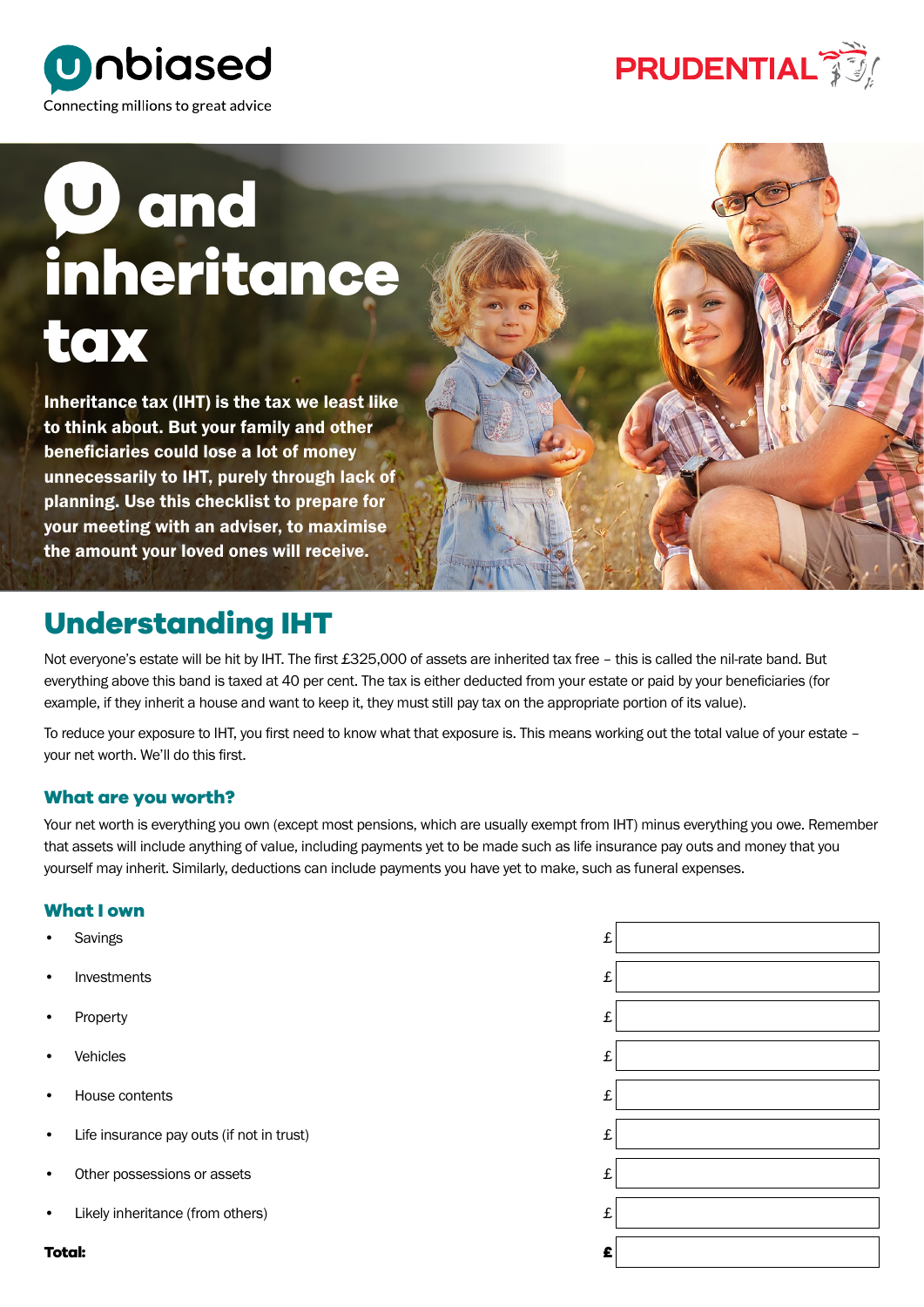### **What I owe**

- Remaining mortgage
- Credit card debt
- Loans £
- Overdrafts £
- Other credit agreements

#### **Total: £**

Now subtract the second total from the first to find your net worth.

### **Net worth:**

Finally, subtract £325,000 (the nil-rate band) from your net worth to find your net estate.

### **Net estate: £**

This is the amount that is exposed to IHT at 40 per cent. To make a start on reducing the potential loss to tax, continue to the next section.

## **Planning for IHT**

It may sound obvious, but to plan effectively for IHT you need to know who will inherit from you. Remember, you don't pay IHT – your beneficiaries do. Taking action in advance can save your family and friends a lot of money and hassle.

### **Think about your circumstances**

- Are you married / in a civil partnership?]
	- If No, are you cohabiting?
	- Do you jointly own any large assets (e.g. property)?
- Have you ever been widowed?

**Good to know:** If your spouse or civil partner dies, any unused nil-rate band can be transferred to your estate. This applies even if you remarry. This means your estate can be worth up to £650,000 before any IHT is due.

• Do you have children? • If so, do you want them to inherit directly from your estate? • Do you expect to name other beneficiaries outside your immediate family? • Have you made a will and is it up to date?

Good to know: Don't assume a will is unnecessary if you're leaving everything to your immediate family. Under intestacy law, children may be entitled to a share of the estate, but are subject to IHT whereas a spouse is not. A will that leaves your whole estate to your spouse can at least defer IHT.

Also remember that an unmarried, cohabiting partner has no automatic right to inherit anything from you – so it is even more vital to make a will.



### **Find your financial adviser at unbiased.co.uk**

| £ |  |
|---|--|
| £ |  |
| £ |  |
| £ |  |
| £ |  |
| £ |  |
|   |  |
| £ |  |

Yes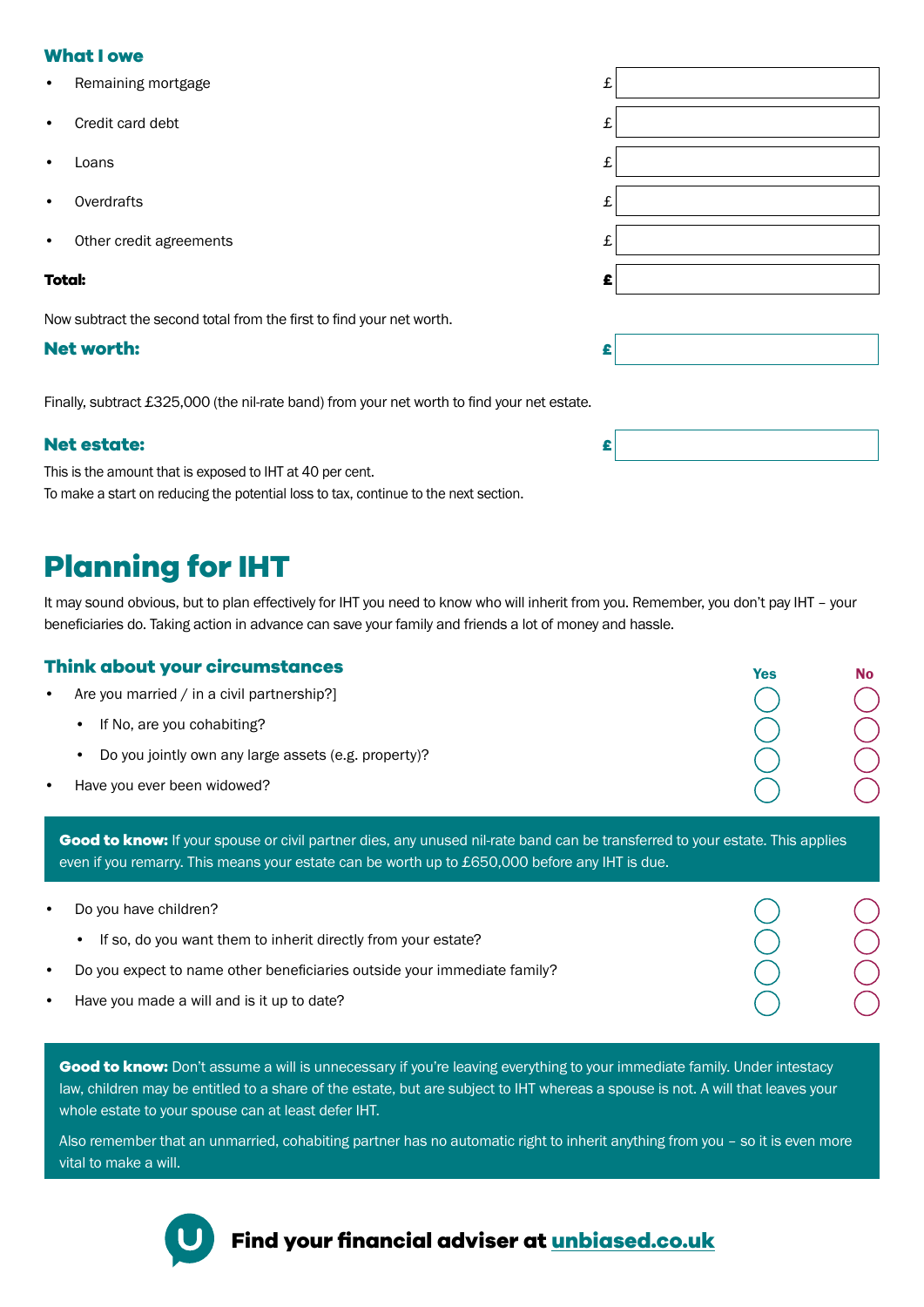### **Think about your assets**

- Do you have a pension that is not converted into an annuity?
- **Do you know its current value?** E
- Do you have other (non-pension) savings?  $\qquad \qquad \text{if}$
- Could your non-pension savings provide you with an income in retirement?

**Good to know:** Ordinary savings are subject to IHT, but any unused money in a pension pot can usually be passed on free of IHT (though income tax may apply). It may therefore be more efficient to fund your retirement with other savings first if you can, and spend your pension last of all.

Yes No

- Is your current income more than you need to live on?
- Do you own any assets that you could now live comfortably without (e.g. property, valuables, additional vehicles)?
- Do you have life insurance?

Good to know: Life insurance pay-outs normally form part of your estate, so are subject to IHT. Ask an adviser about arranging your life insurance to pay into a trust, which will place it outside of your estate and make the payment tax free. You can even take out life insurance specifically to cover the costs of IHT.

#### **Think about what you can do now**

- Are you in a position to make gifts of cash or other assets to your intended beneficiaries?
- Would the gifts total more than £3,000 per year?
- Are any of your beneficiaries likely to marry in the near future?

Good to know: You can make gifts of up to £3,000 per year free of IHT (this is called your annual exemption). Wedding gifts are also exempt: up to £5,000 to a child, £2,500 to a grandchild or great-grandchild, and £1,000 to anyone else. You can also give up to £250 a year to anyone who has not received either of the other IHT-free gifts from you.

Notes